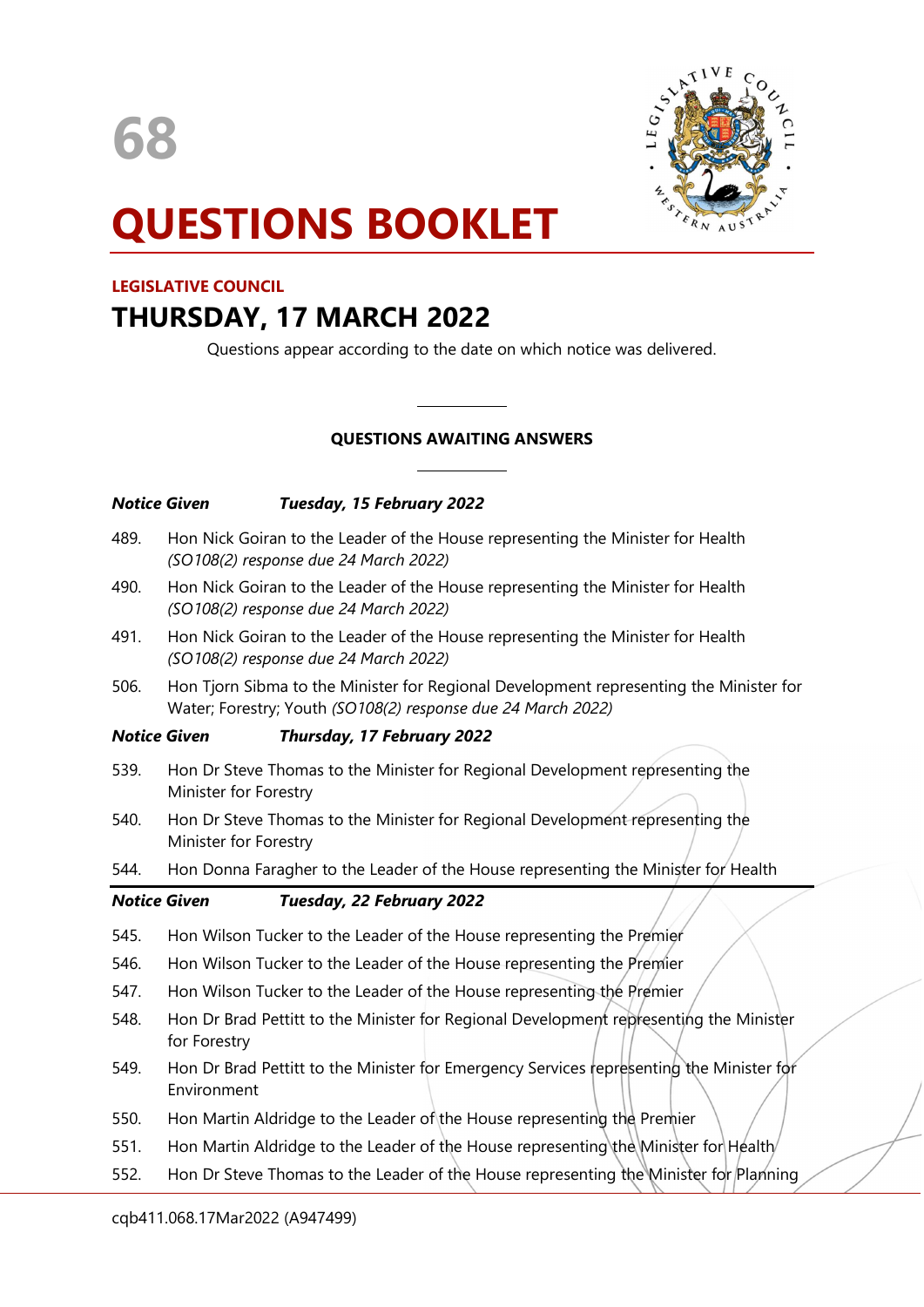#### Questions Awaiting Answers

- 553. Hon Martin Aldridge to the Leader of the House representing the Minister for Health
- 554. Hon Martin Aldridge to the Leader of the House representing the Minister for Health
- 555. Hon Martin Aldridge to the Leader of the House representing the Minister for Health

#### Notice Given Wednesday, 23 February 2022

- 556. Hon Donna Faragher to the Minister for Education and Training
- 557. Hon Donna Faragher to the Minister for Education and Training
- 558. Hon Donna Faragher to the Minister for Education and Training
- 559. Hon Donna Faragher to the Leader of the House representing the Minister for Health
- 560. Hon Donna Faragher to the Leader of the House representing the Minister for Community Services
- 561. Hon Donna Faragher to the Minister for Education and Training
- 562. Hon Donna Faragher to the Leader of the House representing the Minister for Community Services
- 563. Hon Tjorn Sibma to the Minister for Emergency Services representing the Minister for Climate Action
- 564. Hon Wilson Tucker to the Leader of the House representing the Premier
- 565. Hon Wilson Tucker to the Leader of the House representing the Minister for Health
- 566. Hon Dr Brad Pettitt to the Minister for Emergency Services representing the Minister for Environment
- 567. Hon Martin Aldridge to the Leader of the House representing the Minister for Health

#### Notice Given Thursday, 24 February 2022

568. Hon Martin Aldridge to the Minister for Regional Development representing the Minister for Energy

#### Notice Given Tuesday, 15 March 2022

- 569. Hon Dr Brad Pettitt to the Minister for Emergency Services representing the Minister for Police
- 570. Hon Tjorn Sibma to the Minister for Emergency Services
- 571. Hon Tjorn Sibma to the Minister for Emergency Services
- 572. Hon Tjorn Sibma to the Leader of the House representing the Minister for Health
- 573. Hon Dr Steve Thomas to the Leader of the House representing the Minister for Health
- 574. Hon Dr Brad Pettitt to the Minister for Emergency Services representing the Minister for Aboriginal Affairs
- 575. Hon Tjorn Sibma to the Minister for Emergency Services representing the Minister for Environment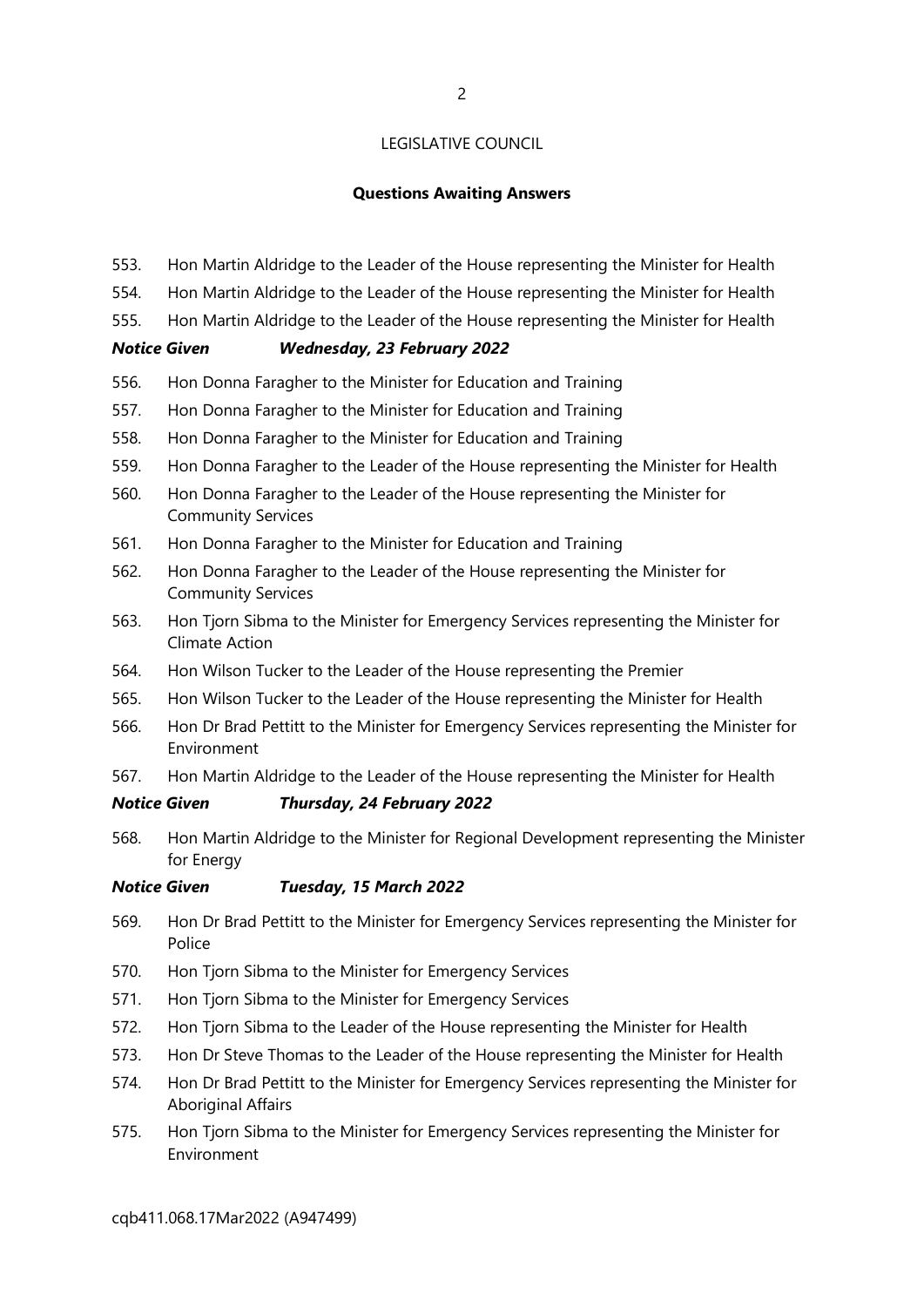#### Questions Awaiting Answers

- 576. Hon Tjorn Sibma to the Minister for Emergency Services representing the Minister for Environment
- 577. Hon Dr Steve Thomas to the Minister for Agriculture and Food
- 578. Hon Dr Steve Thomas to the Minister for Regional Development representing the Minister for Mines and Petroleum
- 579. Hon Wilson Tucker to the Leader of the House representing the Minister for Transport
- 580. Hon Wilson Tucker to the Leader of the House representing the Minister for Transport; Planning; Ports
- 581. Hon Wilson Tucker to the Leader of the House representing the Minister for Health; Mental Health
- 582. Hon Dr Steve Thomas to the Leader of the House representing the Minister for Transport
- 583. Hon Dr Steve Thomas to the Minister for Education and Training
- 584. Hon Dr Brian Walker to the Parliamentary Secretary representing the Minister for Electoral Affairs
- 585. Hon Dr Brad Pettitt to the Leader of the House representing the Minister for Transport; Planning; Ports
- 586. Hon Wilson Tucker to the Minister for Regional Development representing the Minister for Mines and Petroleum; Energy; Corrective Services; Industrial Relations
- 587. Hon Dr Brad Pettitt to the Minister for Regional Development representing the Minister for Forestry
- 588. Hon Martin Aldridge to the Leader of the House representing the Minister for Health
- 589. Hon Dr Steve Thomas to the Leader of the House representing the Minister for Local Government
- 590. Hon Dr Steve Thomas to the Leader of the House representing the Minister for Local Government
- 591. Hon Dr Steve Thomas to the Minister for Agriculture and Food
- 592. Hon Tjorn Sibma to the Minister for Emergency Services representing the Treasurer
- 593. Hon Tjorn Sibma to the Minister for Regional Development representing the Minister for State Development, Jobs and Trade
- 594. Hon Tjorn Sibma to the Minister for Education and Training
- 595. Hon Tjorn Sibma to the Leader of the House representing the Premier; Minister for Public Sector Management; Federal-State Relations
- 596. Hon Tjorn Sibma to the Minister for Emergency Services representing the Deputy Premier; Minister for Tourism; Commerce; Science
- 597. Hon Tjorn Sibma to the Minister for Emergency Services; Innovation and ICT; Medical Research; Volunteering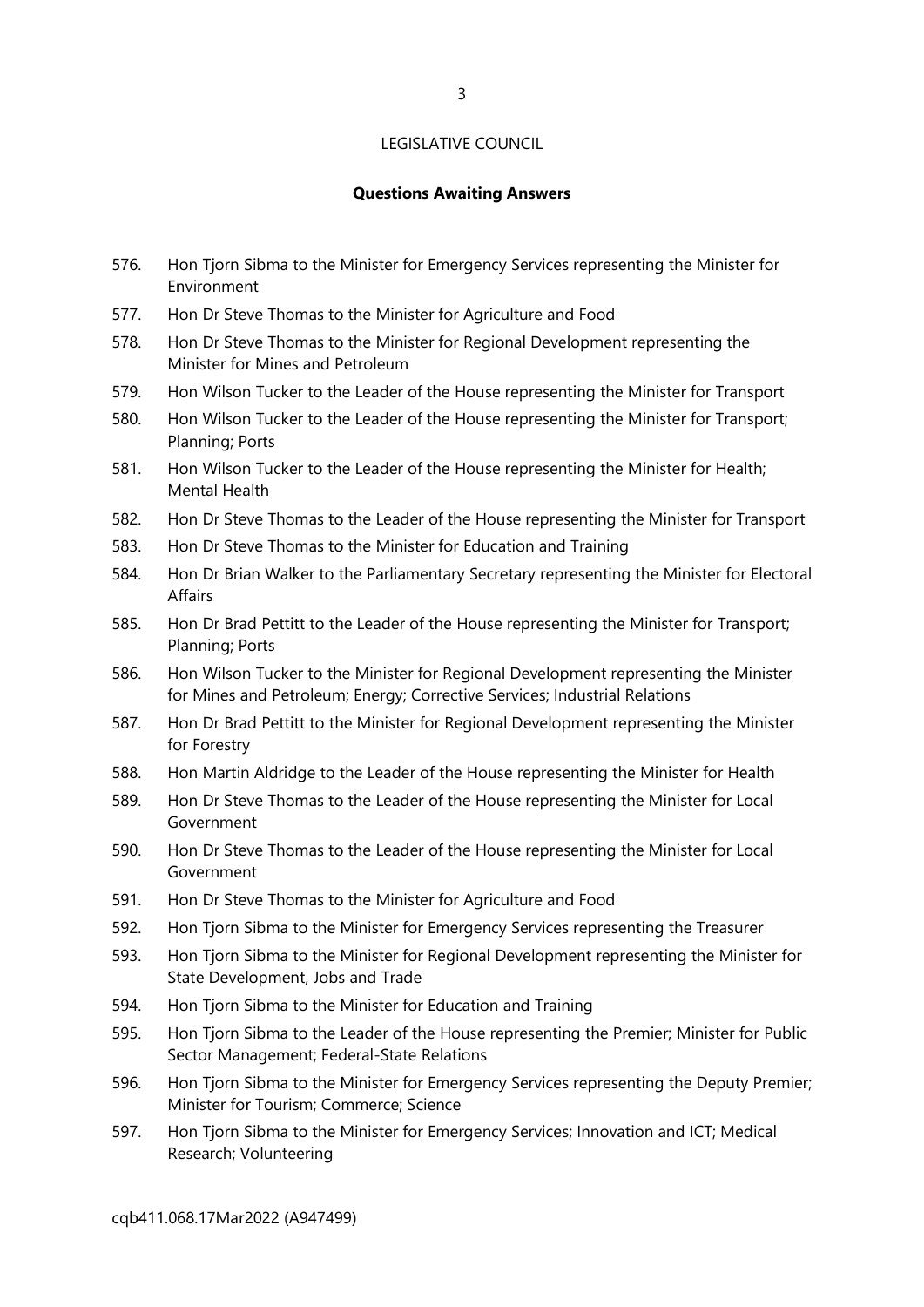#### Questions Awaiting Answers

- 598. Hon Tjorn Sibma to the Minister for Regional Development; Agriculture and Food; Hydrogen Industry
- 599. Hon Tjorn Sibma to the Parliamentary Secretary representing the Minister for Culture and the Arts; Sport and Recreation; International Education; Heritage
- 600. Hon Tjorn Sibma to the Parliamentary Secretary representing the Attorney General; Minister for Electoral Affairs
- 601. Hon Tjorn Sibma to the Minister for Emergency Services representing the Minister for Police; Road Safety; Defence Industry; Veterans Issues
- 602. Hon Tjorn Sibma to the Minister for Regional Development representing the Minister for Mines and Petroleum; Energy; Corrective Services; Industrial Relations
- 603. Hon Tjorn Sibma to the Leader of the House representing the Minister for Transport; Planning; Ports
- 604. Hon Tjorn Sibma to the Minister for Emergency Services representing the Minister for Finance; Aboriginal Affairs; Racing and Gaming; Citizenship and Multicultural Interests
- 605. Hon Tjorn Sibma to the Leader of the House representing the Minister for Child Protection; Women's Interests; Prevention of Family and Domestic Violence; Community Services
- 606. Hon Tjorn Sibma to the Minister for Regional Development representing the Minister for Water; Forestry; Youth
- 607. Hon Tjorn Sibma to the Leader of the House representing the Minister for Health; Mental Health
- 608. Hon Tjorn Sibma to the Leader of the House representing the Minister for Housing; Lands; Homelessness; Local Government
- 609. Hon Tjorn Sibma to the Parliamentary Secretary representing the Minister for Disability Services; Small Business; Fisheries; Seniors and Ageing
- 610. Hon Tjorn Sibma to the Minister for Emergency Services representing the Minister for Environment; Climate Action
- 611. Hon Nick Goiran to the Leader of the House representing the Minister for Child Protection
- 612. Hon Nick Goiran to the Leader of the House representing the Minister for Child Protection
- 613. Hon Nick Goiran to the Leader of the House representing the Minister for Child **Protection**
- 614. Hon Nick Goiran to the Minister for Regional Development representing the Minister for Industrial Relations
- 615. Hon Nick Goiran to the Leader of the House representing the Minister for Child Protection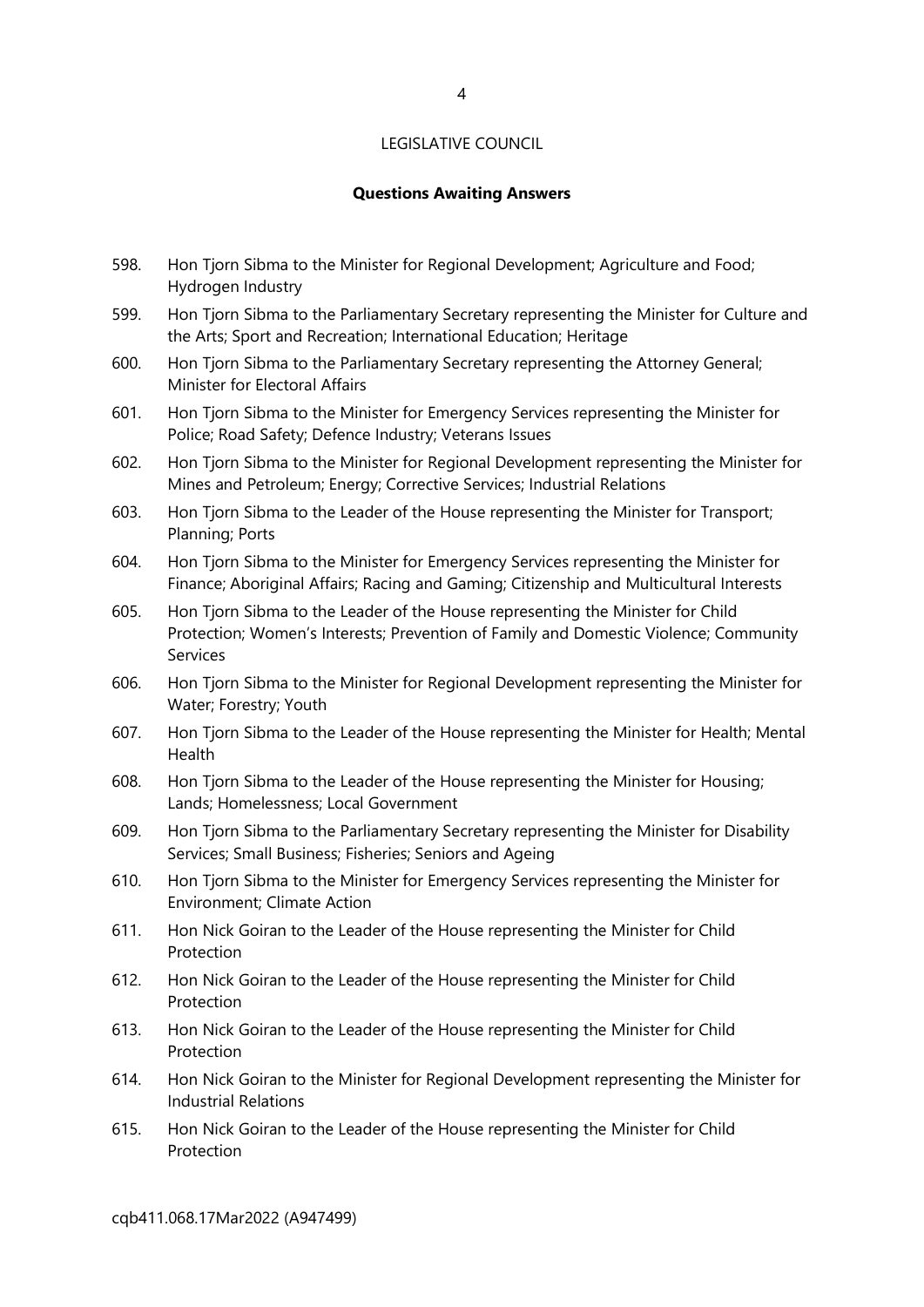#### Questions Awaiting Answers

616. Hon Dr Brad Pettitt to the Minister for Emergency Services representing the Minister for Environment

#### Notice Given Wednesday, 16 March 2022

- 617. Hon Dr Steve Thomas to the Leader of the House representing the Premier
- 618. Hon Dr Steve Thomas to the Leader of the House representing the Premier
- 619. Hon Dr Steve Thomas to the Leader of the House representing the Premier
- 620. Hon Neil Thomson to the Leader of the House representing the Minister for Health
- 621. Hon Wilson Tucker to the Minister for Innovation and ICT
- 622. Hon Martin Aldridge to the Minister for Emergency Services
- 623. Hon Martin Aldridge to the Minister for Emergency Services
- 624. Hon Martin Aldridge to the Minister for Emergency Services
- 625. Hon Martin Aldridge to the Leader of the House representing the Minister for Health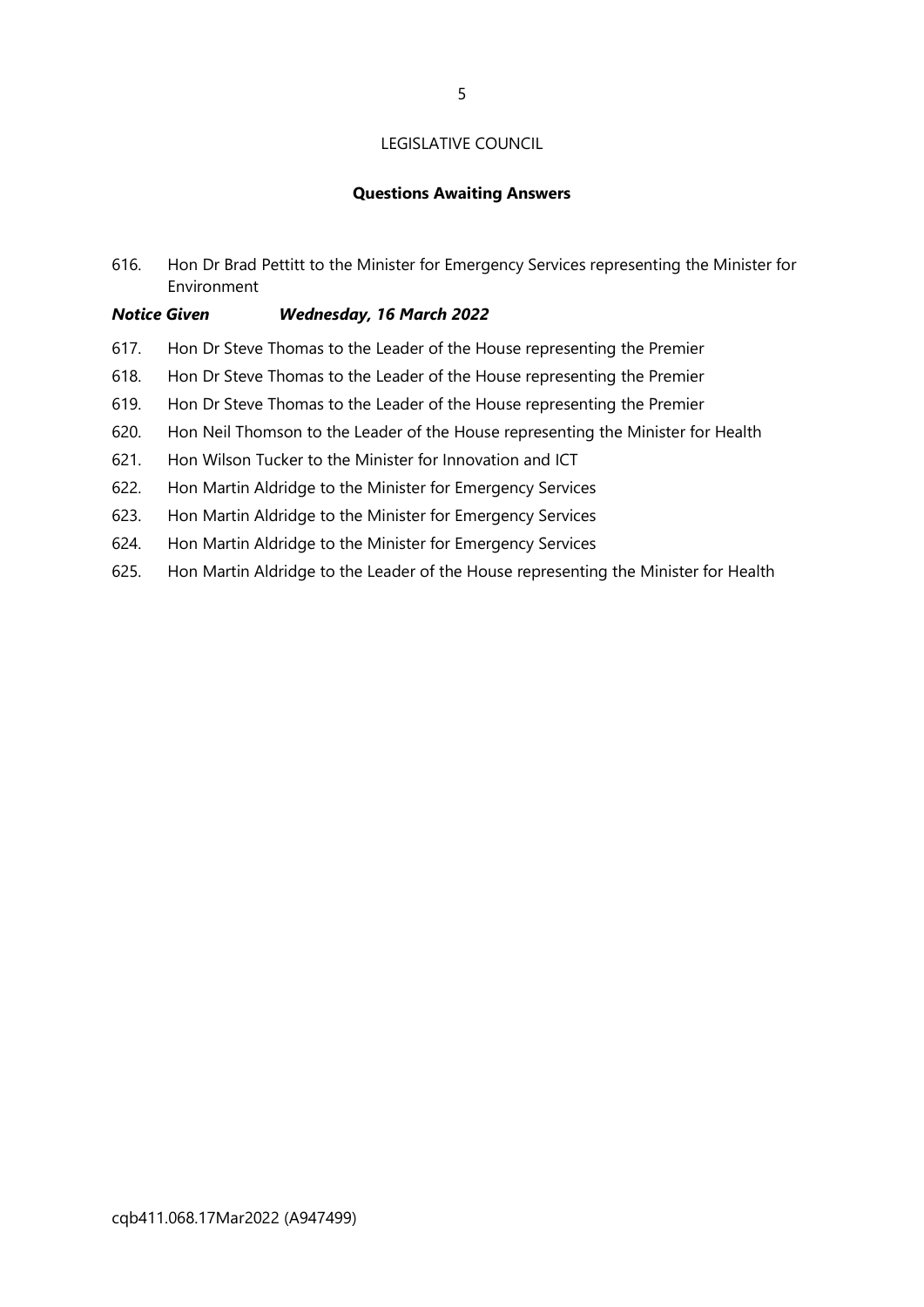### QUESTIONS ASKED TODAY

 $\overline{a}$ 

 $\overline{a}$ 

Notice Given Thursday, 17 March 2022

#### 626. Hon Dr Brad Pettitt to the Minister for Emergency Services representing the Minister for Finance:

I refer to a question without notice regarding electric vehicles asked on 16 March 2022, and I ask:

- (a) how many and what percentage of eligible vehicles are electric vehicles to date;
- (b) how many and what percentage of total fleet vehicles are electric vehicles to date;
- (c) how many electric vehicles are ordered and expected for delivery currently and when is delivery expected; and
- (d) how many hybrid vehicles are in the government fleet?

#### 627. Hon Nick Goiran to the Leader of the House representing the Minister for Health:

- (1) How many hospital presentations were attributable to ischemic stroke in Western Australia in the following calendar years:
	- (a) 2018;
	- (b) 2019;
	- (c) 2020; and
	- (d) 2021?
- (2) How many hospital presentations were attributable to blood clots in Western Australia in the following calendar years:
	- (a) 2018;
	- (b) 2019;
	- (c) 2020; and
	- (d) 2021?
- (3) How many hospital presentations were attributable to myocardial infarction in Western Australia in the following calendar years:
	- (a) 2018;
	- (b) 2019;
	- (c) 2020; and
	- (d) 2021?
- (4) How many deaths associated with ischemic stroke occurred in Western Australia in the following calendar years:
	- (a) 2018;
	- (b) 2019;